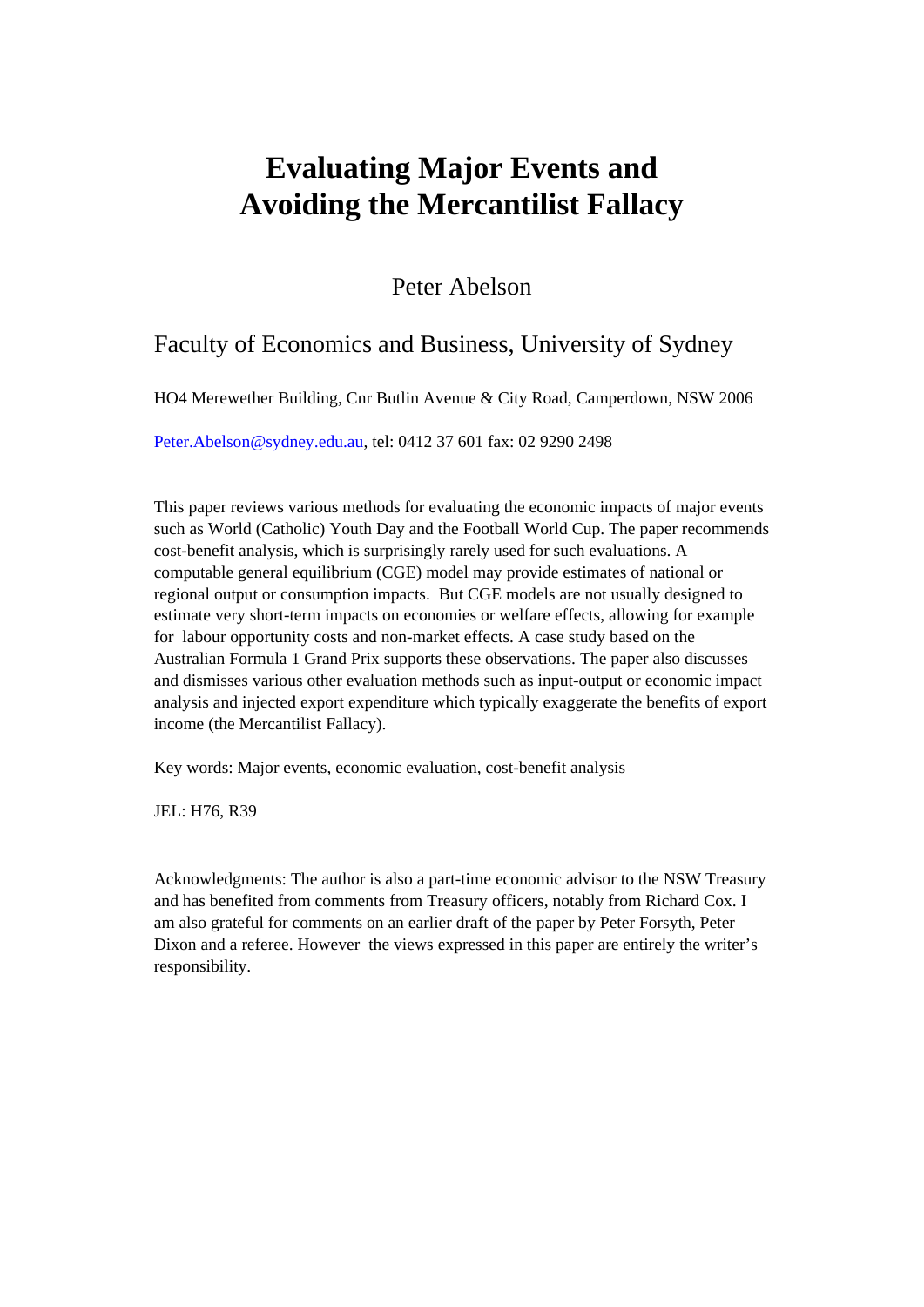# **1 Introduction**

Major events such as the Olympics, World Youth Day, V8 super car races and the Football World Cup often attract political support and considerable public funds on the grounds that they are 'good for employment and the economy'. There is a widespread view that any expenditure by outside parties coming into the country is a free good and therefore to be encouraged by the provision of public subsidies where events would otherwise not be viable.

This view is an illusion. Any external investor seeks a positive return on capital and to take away more than they put in. Any visiting consumer wants a service in return for their expenditure and the provision of this service almost always requires the use of resources which could be employed in other activities. Consequently an external injection of funds guarantees neither net employment generation nor a welfare-enhancing economic project.

Governments and consultants advising governments use various methods to assess the viability of major events. However many of these assessments suffer from two main weaknesses. First, they are based on poorly defined policy objectives. Second, many of the evaluation methods are flawed. Consequently the policy decisions are poorly based and often result in misallocation of public funds.

In this paper I assess various evaluation methods for major events, including cost-benefit analysis, computable general equilibrium models and economic impact models. The paper is written principally from the perspective of a sub-national (state) government, but similar principles apply to a national event.

The paper is laid out as follows. Section 2 discusses four main policy objectives: maximising welfare, output, disposable income and employment. Section 3 discusses the main costs and benefits that are typically associated with major events. Section 4 reviews a variety of assessment methods. The final section summarises the paper's conclusions with respect to the main assessment methods.

# **2 Policy Objectives: Maximising Welfare, Output, Income or Employment**

There are many possible policy objectives but the paper focuses on four main ones:

- 1. To maximise the net (welfare) benefits to existing households in the state.
- 2. To maximise gross state product (GSP) or GDP.
- 3. To maximise the net income or consumption of existing households in the state.
- 4. To maximise employment in the state.

 $\overline{a}$ 

**Maximising net welfare benefits** is a basic social welfare objective. Typically any improvement in the well-being of a resident of a state is a benefit.<sup>[1](#page-1-0)</sup> Any reduction in well-

<span id="page-1-0"></span><sup>&</sup>lt;sup>1</sup> Residents would typically include Australian citizens and other long-term residents. Arguably no value would be attached to the well-being of short-term visitors who are normally resident interstate or overseas.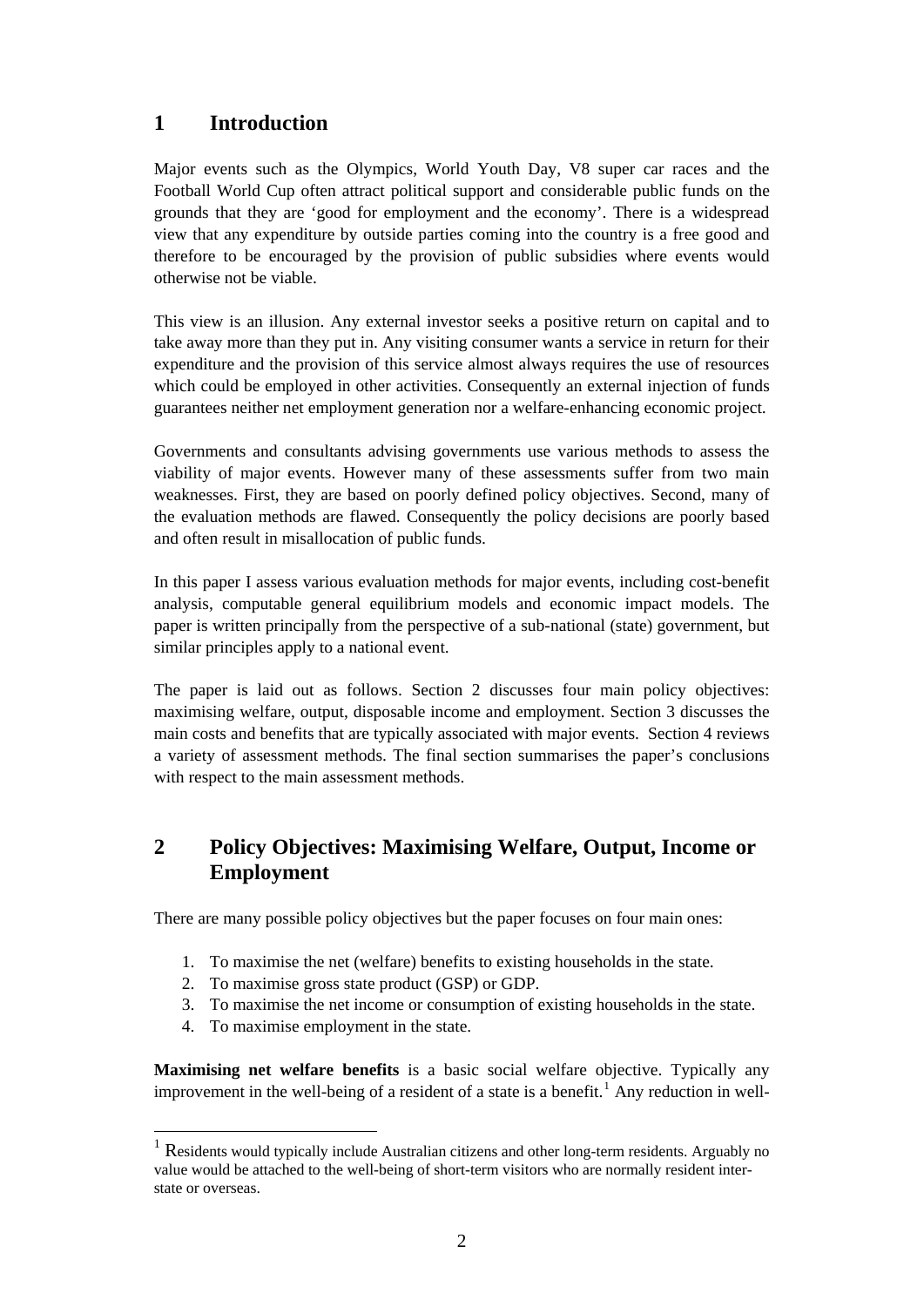being is a cost. Well-being is defined broadly to include market and non-market goods (such as environmental goods, travel time, leisure time, consumer surpluses and so on). The net benefit is the sum of all benefits less costs.

**Maximising GSP** Other things being equal an increase in GSP is welfare enhancing. However, as a metric of welfare, GSP has several limitations.

- 1. GSP includes output produced by, and income accruing to:
	- a. non-resident owners of capital employed in the state;
	- b. non-resident labour including short-term casual labour arriving for a major event;
	- c. the Australian government via income and indirect taxes.
- 2. GSP makes no allowance for the real cost of labour, i.e. the loss of household production or leisure which is embodied in labour's reservation price. Therefore it does not measure the net benefit to labour.
- 3. GSP does not account for any other non-market goods including consumer surpluses, health status, travel in non-work time or environmental impacts.

Given these distortions, the GSP metric is often a poor measure of welfare and an inappropriate policy objective. It follows that assessment methods designed to estimate GSP would generally be inappropriate evaluation methods.

**Maximising after-tax income or consumption of existing households in the state** would respond to the first limitation noted above. It would exclude income accruing to non-residents or to the Australian Government. But this option does not respond to the second and third points raised above.

**Maximising employment** is usually highly correlated with maximising state output. It therefore suffers from similar weaknesses as an objective. Also, because of this relationship it is not necessary to consider this as a separate objective in this paper.

Accordingly the view of this paper and of most economics literature (for example Fleurby, 2009) is that public policy and expenditure policies should be designed as far as possible to maximise the welfare of some defined community. Maximising an output metric such as GSP or an income or consumption derivative of GSP is a second-best objective.

# **3 Costs and Benefits of Major Events**

Assuming that the event is funded locally, the main costs and benefits may include some or all of the following:

*Costs of major events borne by local public or private agencies or households* 

- Capital expenditures.
- Operating expenditures (for example, event management and staging, marketing / promotion and catering, administration).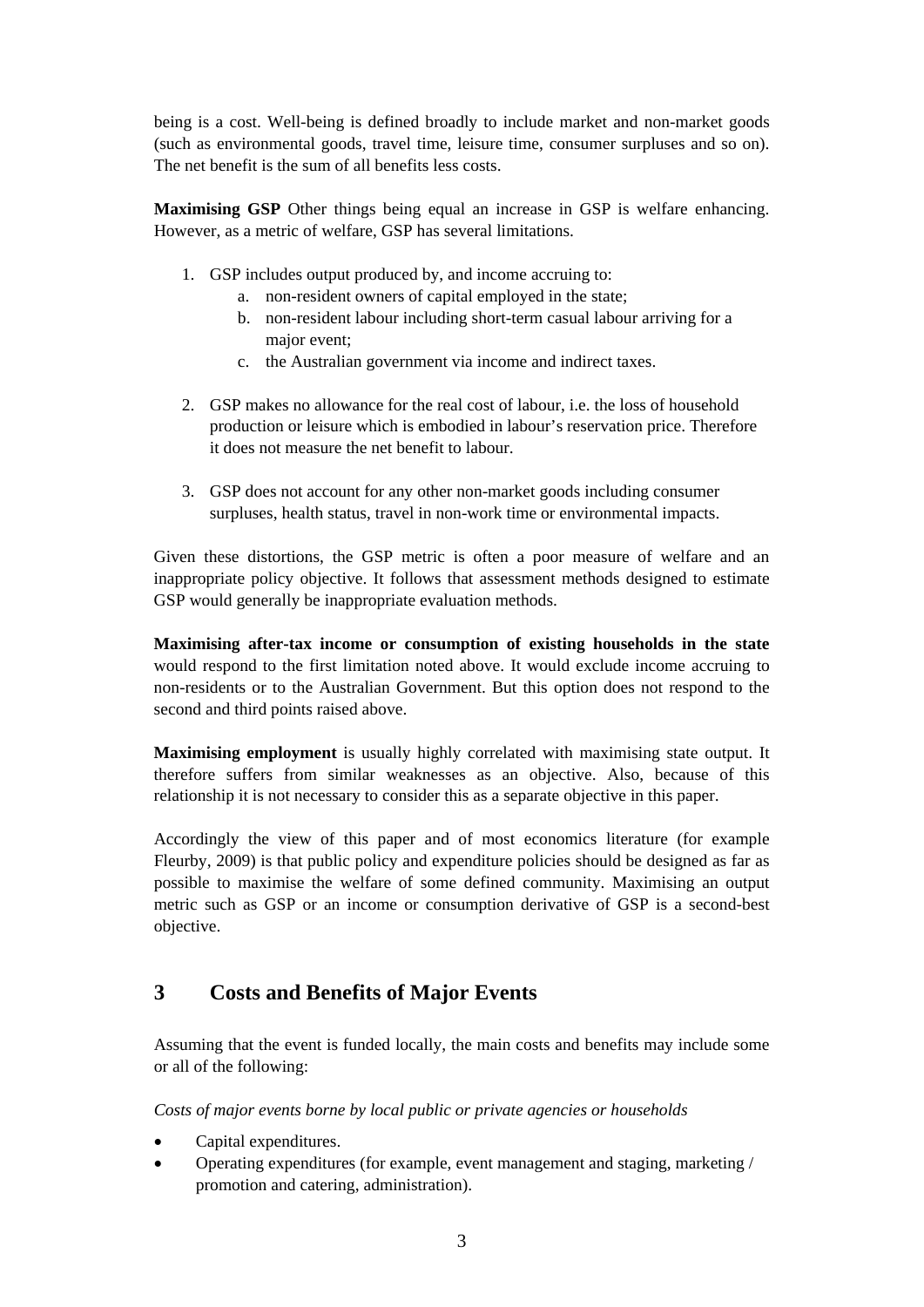- Other event-related costs incurred by state government agencies such as road agencies, police and state emergency services.
- Social and environmental costs such as disruption to resident lifestyles, the takeover of local public spaces, traffic congestion, noise and air pollution.

*Benefits to event organisers, consumers and capital and labour* 

- Payments to event organisers (ticket revenue, sponsorship and advertising revenue and media payments).
- Consumer surpluses of local households from attending the event.
- Other benefits of local households from indirect enjoyment of the event (e.g. public screenings and off-site parties).
- Operating profits of local owners of visitor-related businesses (returns to locallyowned capital) associated with the event.
- Net benefits to local labour (after compensation for working and tax) associated with the event.
- Follow-on benefits of future visitors to the tourism industry (sometimes referred to as a brand benefit).
- On-going (legacy) benefits from construction of assets for the event.
- Possible additional taxpayer willingness to pay to host the event.

**Estimating costs** Estimating the first three sets of costs is straightforward. There is much experience of running major events and related data. The main problem may be avoiding appraisal optimism as costs are often underestimated.

Estimating the social and environmental costs may be harder but not unduly difficult. There are well-known methods for valuing temporary loss of land uses (Applied Economics, 2007), traffic congestion (Bureau of Transport and Regional Economics, 2007), and noise and air quality impacts (Boardman et al., 2006; Pearce et al., 2006).

Another potential cost is loss of local business trade and income due to event-created congestion and crowding out. However, in most cases consumers simply change the timing of their purchases or transfer their purchases to another location in the short run. This may create local winners and losers but the net effect on businesses from switches in local purchases would generally be small or negligible.

**Estimating benefits** The benefits include benefits to local event organiser(s), households, capital and labour, and other categories of benefits.

The estimated payments to event organisers can usually be based on data from similar events, adjusted for any perceived differences between the project event and other ones. In practice estimating the demand to attend or support events is not always easy, but the concepts are straightforward.

Consumer surpluses from attending an event and other local household benefits from indirect participation in the event (off-site fanfest screenings and related-event parties) are harder to estimate. However these may be estimated from event-specific surveys or information from other events (see ACT Auditor-General's Office, 2002; Applied Economics, 2007).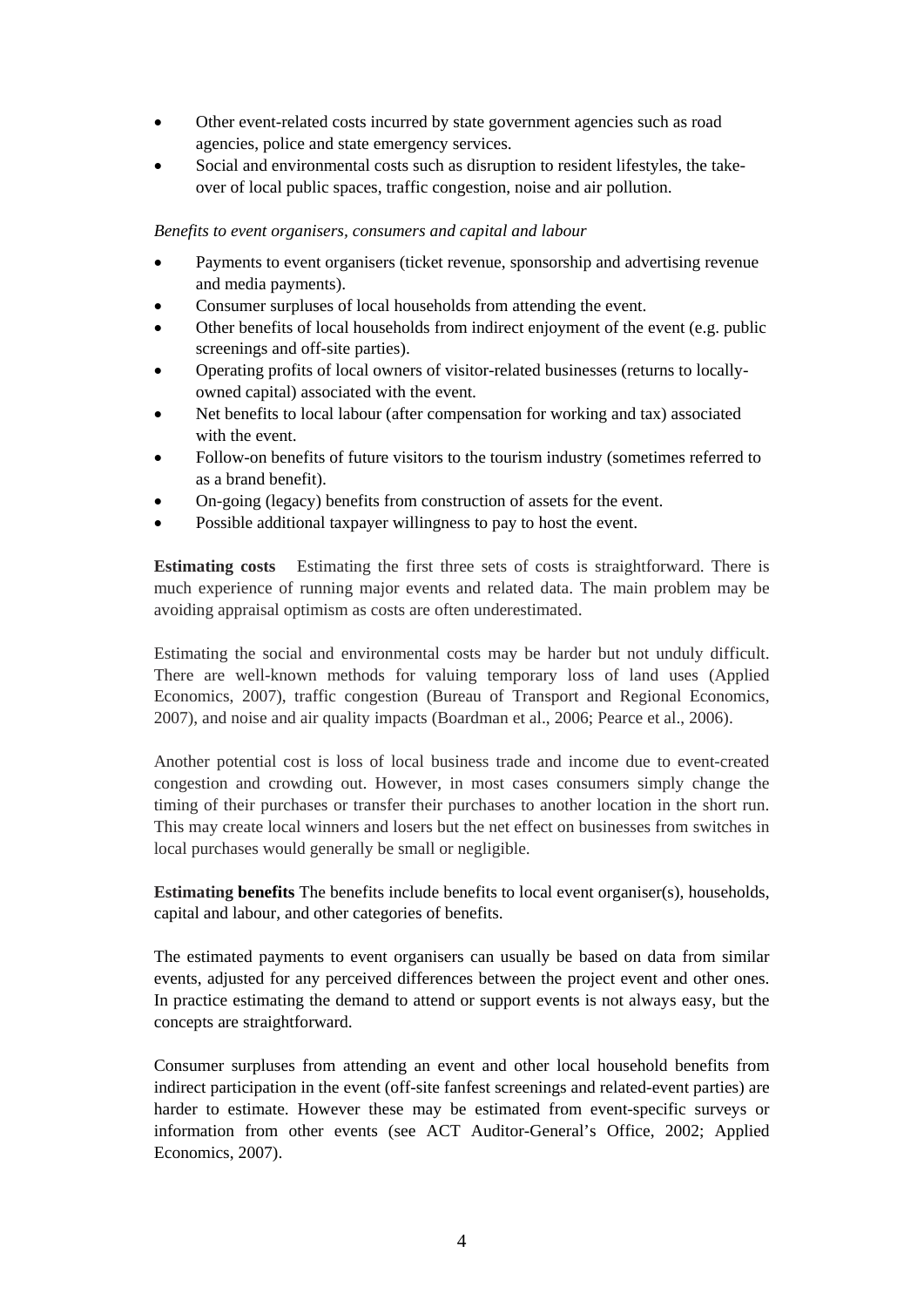Producer surpluses may accrue to local capital or labour during the event or after it with additional visitors flowing from media coverage of the event. Returns to local capital are additions to operating profits (after-tax) accruing to local owners of businesses. Assuming that total local expenditure is the same with and without the event, these gains derive from additional expenditure by visitors less the cost of resources to service this expenditure. The local labour surplus is the difference between extra income earned aftertax and the opportunity cost of extra labour (the value of leisure foregone). These data may be derived from various sources including event surveys on visitor attendance, length of stay and expenditure, ABS data on value-added in the tourism sector, and ABS and local survey data on local employment rates.

A major unknown issue is the amount of after-the-event tourism that an event generates. As Giesecke and Madden (2007) observe, there are no statistics showing the amount of Olympic Games induced tourism in Sydney. On the contrary, in the four years after the Olympics foreign willingness to pay for NSW tourism grew by an average of 2.2 percentage points less than for all Australia. In our view, a conservative estimate of such generated tourism and related benefits is generally appropriate (see the discussion of the Formula 1 Grand Prix below).

Finally there may be two other benefits. One is on-going legacy value (if any) of assets constructed for the event. This value is a function of the demand for additional event capacity less the costs of maintaining the assets. The other potential benefit would be civic pride or pleasure in hosting a major event over and above participation benefits already valued. Any taxpayer willingness to pay for such a benefit should be clearly distinguished from household willingness to pay for direct and indirect participation in the event. Using a contingency valuation survey, Atkinson et al (2005) estimated that Britons would be willing to pay £2 billion for the intangible benefits associated with hosting the 2102 Olympic Games in London. However this estimate appears to include all spectator and non-spectator surpluses.

**The multiplier** Consistent with general cost-benefit practice (Department of Finance and Administration, 2006), the net welfare benefits described above generally do not include any secondary or multiplier effect for income generated. If there is full employment there is no secondary income generation. More generally, aggregate demand and employment in an economy are usually considered to depend on fiscal and monetary policies rather than on project surpluses.

## **4 Review of Assessment Methods**

The three main assessment methods for major events are cost-benefit analysis (CBA), input-output (I-O) or economic impact analysis and computable general equilibrium (CGE) modelling. Some government agencies in NSW and possibly elsewhere use a short-cut method of assessment such as the direct injected expenditure assessment model or a qualitative "benefit scores' or multi-criteria analysis. As we will see several of these methods are concerned primarily with estimating output rather than net welfare benefits.

#### **4.1 CBA Evaluation**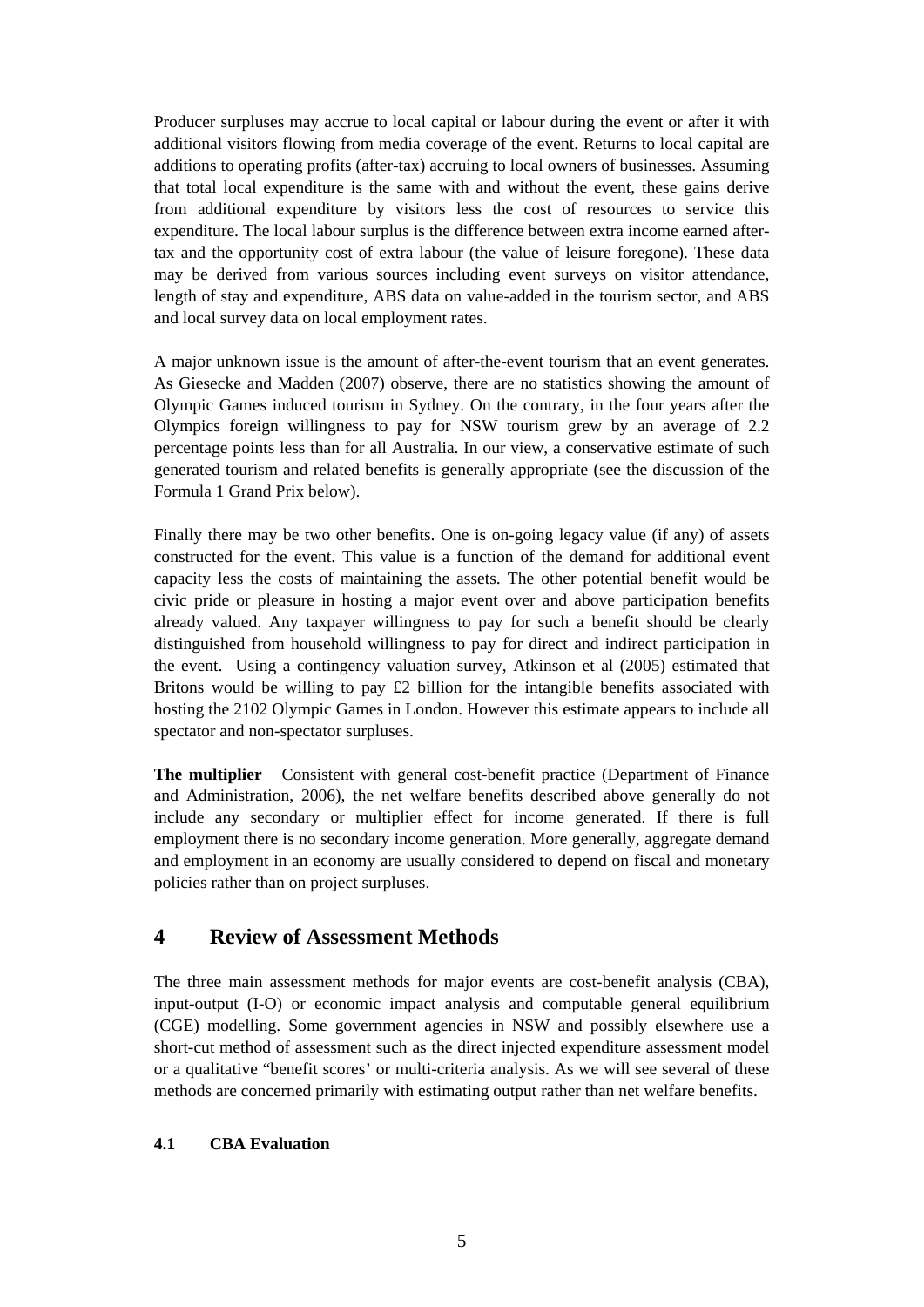CBA is designed specifically to answer public policy questions. It aims to estimate all the costs and benefits of an event to a specified community. Economic costs are measured by 'opportunity cost'. This is the value of goods that individuals forego when society invests capital and employs workers in one project rather than another one. The benefit of a service is the (maximum) amount that individuals are willing to pay for it. This is the sum of the price that individuals pay to attend an event and their consumer surplus (if any). Using these valuation principles the analyst can estimate whether the benefits (the value of consumption) gained from an event are greater than the costs (the value of consumption goods foregone).<sup>[2](#page-5-0)</sup> In general we would want to support projects with net social benefits and to discourage public expenditure when costs exceed benefits.

The principles of CBA can be readily applied to major events. Importantly, as shown in the example of the Formula 1 Grand Prix below, we can also estimate most of the relevant costs and benefits.

Three special issues may be highlighted. One is the value of external expenditure. In the  $17<sup>th</sup>$  and  $18<sup>th</sup>$  centuries, the prevailing mercantilist philosophy held that all export income was valuable because it increased wealth and that imports were bad because they decreased wealth. This philosophy has been discredited since the publication of Adam Smith's famous *Wealth of Nations* in 1776. Smith argued that export income has value only in so far as it enables a community to augment its level of consumption by imports or other means. A society that spends \$20m to create \$10m of exports is not increasing its consumption by \$10m; it is reducing its consumption by \$10m. Export income is valuable only in so far as it has more value than the consumption foregone. This is a key message of cost-benefit analysis.

The second issue is the return or surplus to labour. This is the difference between a worker's after-tax earnings and his or her opportunity cost. When a worker would have alternative employment, the labour surplus may be little or nothing. When a worker would be otherwise unemployed or under-employed, the opportunity cost is the value of leisure foregone. In a CBA it is the labour surplus that matters, not the gross or after-tax earnings.

The third issue is the return to capital (the surplus over alternative uses of the capital). This is easier to estimate than labour surplus because capital does not have occupational preferences. However there is a difference between short and long-term returns. In the short run there is a return to under-employed assets. However, owners of capital often have to employ other resources via labour and purchases to achieve a return to capital even when there is spare capital. In the longer run, capital is less likely to be underemployed and accordingly has a higher opportunity cost.

It is sometimes suggested (see for example Dwyer and Forsyth, 2009) that CBA cannot estimate the inter-industry impacts of an event, impacts on exchange rates, the shadow price of labour or labour or capital surpluses without the use of a a CGE model. In practice these estimates are often based on assumptions fed into the models rather than

<span id="page-5-0"></span><sup>&</sup>lt;sup>2</sup> Formally using the compensating variations principle, the net social benefit is the maximum net amount that local citizens would be willing to pay for the event and be just as well off with the event as without it. Using the equivalent variations principle, the net social benefit is the minimum amount that the local citizens would be willing to accept as compensation for not having the event.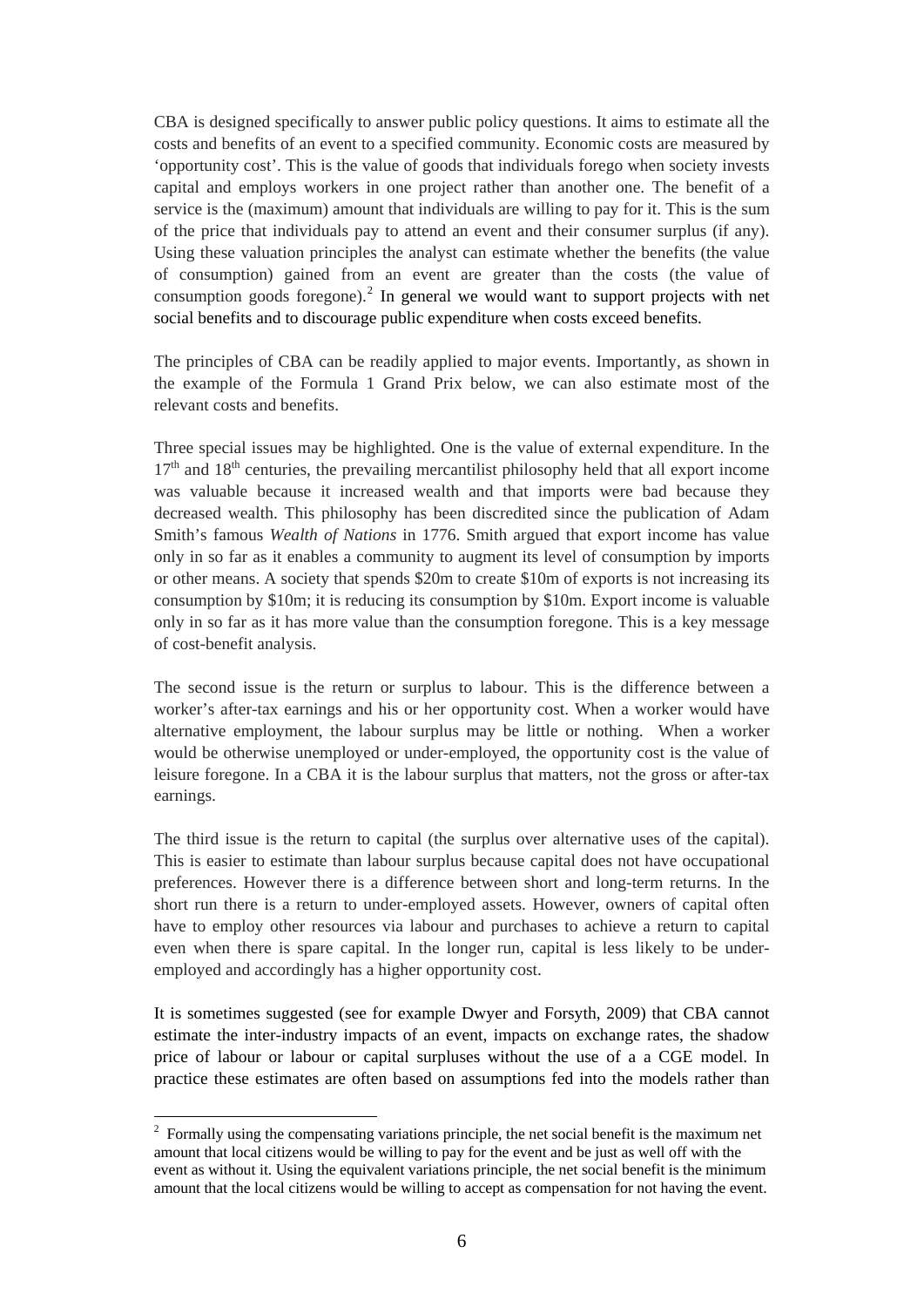outcomes of them. Nevertheless the underlying point is a valid one that a CBA has to draw on forecasting or economic modelling of impacts. This modelling can take many forms. For large events a CBA may draw on CGE simulations of inter-industry relationships to indicate possible inter-industry outcomes.

It is also sometimes objected that CBA studies are so data intensive that they are too costly to conduct. Certainly CBA studies should include data such as consumer willingness to pay for an event. It is not an advantage of other methods that they ignore such benefits and do not attempt to collect such data. In my experience (for example Applied Economics, 2007) most of the relevant data is available or can be estimated with reasonable tolerances at quite low cost and CBA studies can be done quite costeffectively. In any case, the CBA framework provides a natural basis for comparing the costs and benefits of a major event even if some figures are order-of magnitude estimates.

#### **Case study: CBA of Formula 1 Grand Prix**

Some of these observations are illustrated from the CBA and CGE studies of the Formula One Grand Prix (F1 GP) held in Melbourne in March 2005. The Victorian Auditor-General commissioned Applied Economics to undertake a cost-benefit analysis of the four-day event (including the 3-day run up to the F1 race) for the State of Victoria and Allen Consulting Group (ACG) to estimate the impact of the event on Victorian GSP. Both studies are published in Victorian Auditor-General (2007, see annexes).<sup>[3](#page-6-0)</sup>

Table 1 provides a summary of the cost-benefit results. The estimated costs totalled \$69.8 million. The expenses incurred by the Australian Grand Prix Corporation to construct and run the event constitute nearly 98 per cent of the costs. The study also estimated the costs of loss of open space park use and amenity, transport congestion and noise based on available data. These costs sum to an estimated \$1.1 million. This is a significant cost to the local community but less than 2.0 per cent of estimated total cost.

Insert Table 1

The estimated benefits totalled \$63.1 million. Payments to the Australian Grand Prix Corporation represented over 80 per cent of the total. The estimated surpluses to Victorian capital and labour were 9 per cent of the benefits. Estimated consumer surpluses for Victorians made up the other benefits. These surpluses include the estimated surpluses of Victorians attending the event and of Victorians gaining pleasure from watching the event in the streets or at home.

The estimated net social benefit is -\$6.7 million and the benefit-cost ratio 0.90. Because the major costs and benefits are known and accurate, the overall result is robust. The major possible variances arise with the estimates of smaller costs and benefits and changes to these values would not change the results significantly.

<span id="page-6-0"></span> $\overline{a}$  $3$  The results shown here are those reported in Victorian Auditor-General (2007). They are based on the Applied Economics report but reflect some adjustments by the Victorian Auditor-General.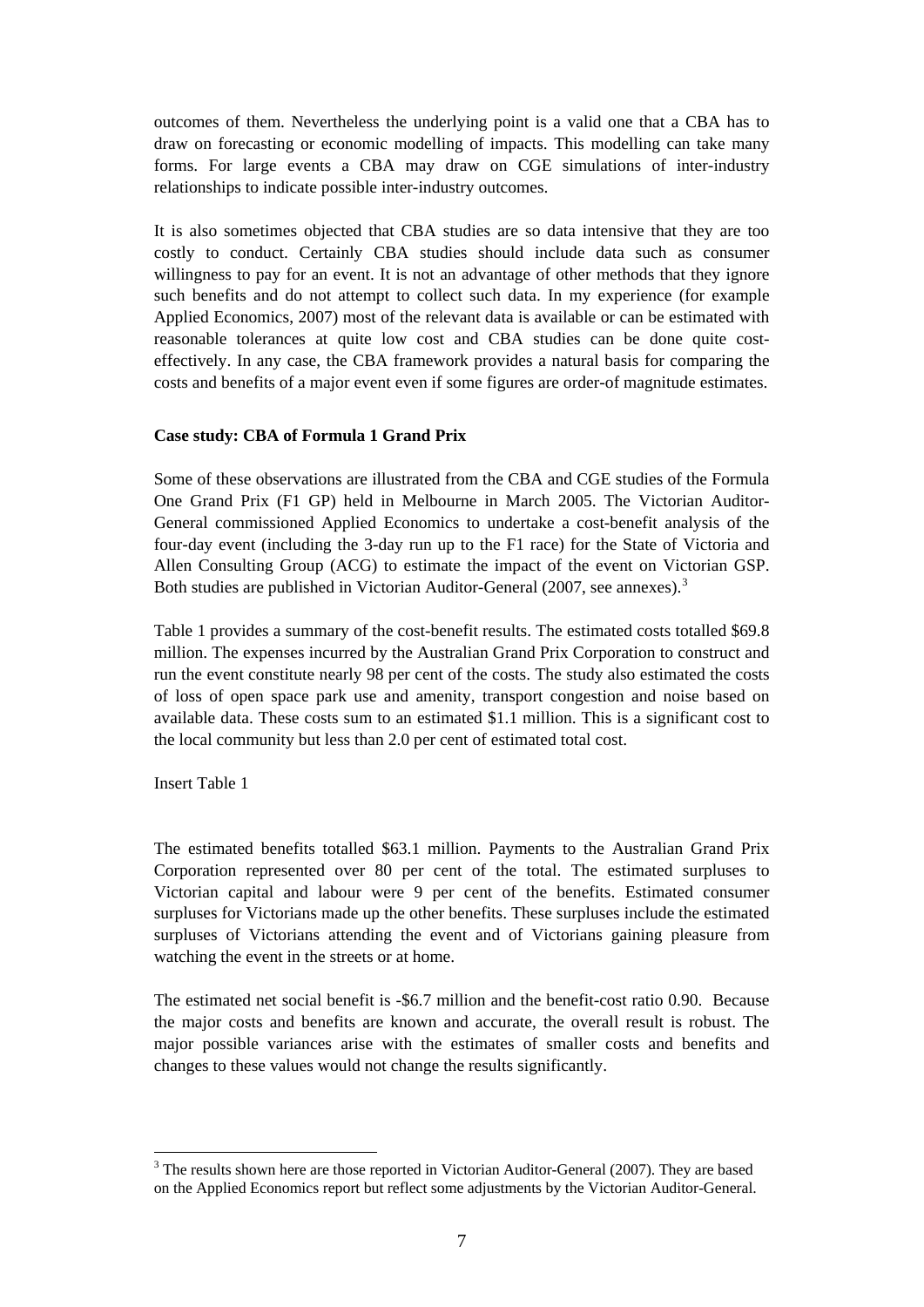The main uncertain benefits are profits to Victorian firms and surpluses to Victorian labour. The Victorian Auditor-General estimated that the visitor-generated expenditure in Victoria would be \$60 million, which would produce only \$5.1 million of production surpluses after allowing for the import content of goods, the other costs of providing extra goods, non-local ownership and Commonwealth taxes. This was less than the Applied Economics estimate of \$9.4 million for local production surpluses which was 15.7 per cent of generated expenditure and may be more realistic.<sup>[4](#page-7-0)</sup> However the key point is that these surpluses are a small fraction of gross visitor expenditure.

Table 1 does not include any tourism benefits following the GP. The Victorian A-G considered one GP event would have little negligible on the number of future tourists. In preliminary work Applied Economics estimated that the generated tourism benefit could be worth \$0.3 million. In researching this issue, Applied Economics found that Victorian tourism or other agencies had no evidence of any ongoing visitor impacts from the holding of one-off events and concluded that this visitation impact was very small. In a comment on the CBA, the Victorian Department of Premier and Cabinet (Victorian A-G Report, 2007) argued that the ongoing tourism benefits and longer-term brand value of the event could be substantial, although it acknowledged that it had no evidence for this.

Finally, the CBA did not estimate any non-use value for the event. Such a value may arise from a sense of civic pride or enjoyment of the civic festivity created by the event over and above any participation benefits including such benefits as watching the event on hotel screens (for which a value was imputed). Victorians may be willing to pay something for such non-use benefits rather than receive other social services but there was no data on which to build quantitative estimates.

#### **4.2 Input-Output Analysis (sometimes called an Economic Impact Analysis)**

An input-output (I-O) model shows the demand and supply of goods in dollar terms across industries and includes the household sector and imports and exports. In an I-O model an exogenous injection of expenditure, such as an increase in tourism expenditure, brings about an increase in output in relevant industries. This requires in turn an increase in inputs supplied to those industries, which again requires an increase in outputs by industries supplying these inputs. An I-O model traces and estimates these input requirements among industries.

I-O models are a traditional method of estimating the impacts of expenditure on GSP and employment.<sup>[5](#page-7-1)</sup> However, as Dwyer and Forsyth (2009) and others have shown, they have several critical limitations.

First, they attempt to measure changes in output, not welfare.

 $\overline{a}$ 

 Second, I-O models assume that, in response to any external injection of expenditure, there are no resource constraints. All inputs are supplied without (opportunity) cost and no crowding out effect. Gross additional expenditure is assumed erroneously to equate to increased output and income.

<sup>&</sup>lt;sup>4</sup> This refers to unpublished preliminary work by Applied Economics — see footnote 3.

<span id="page-7-1"></span><span id="page-7-0"></span><sup>&</sup>lt;sup>5</sup> The NSW Department of Industry and Investment employs I-O method of analysis which is also described as economic impact analysis (NSW Auditor-General, 2010).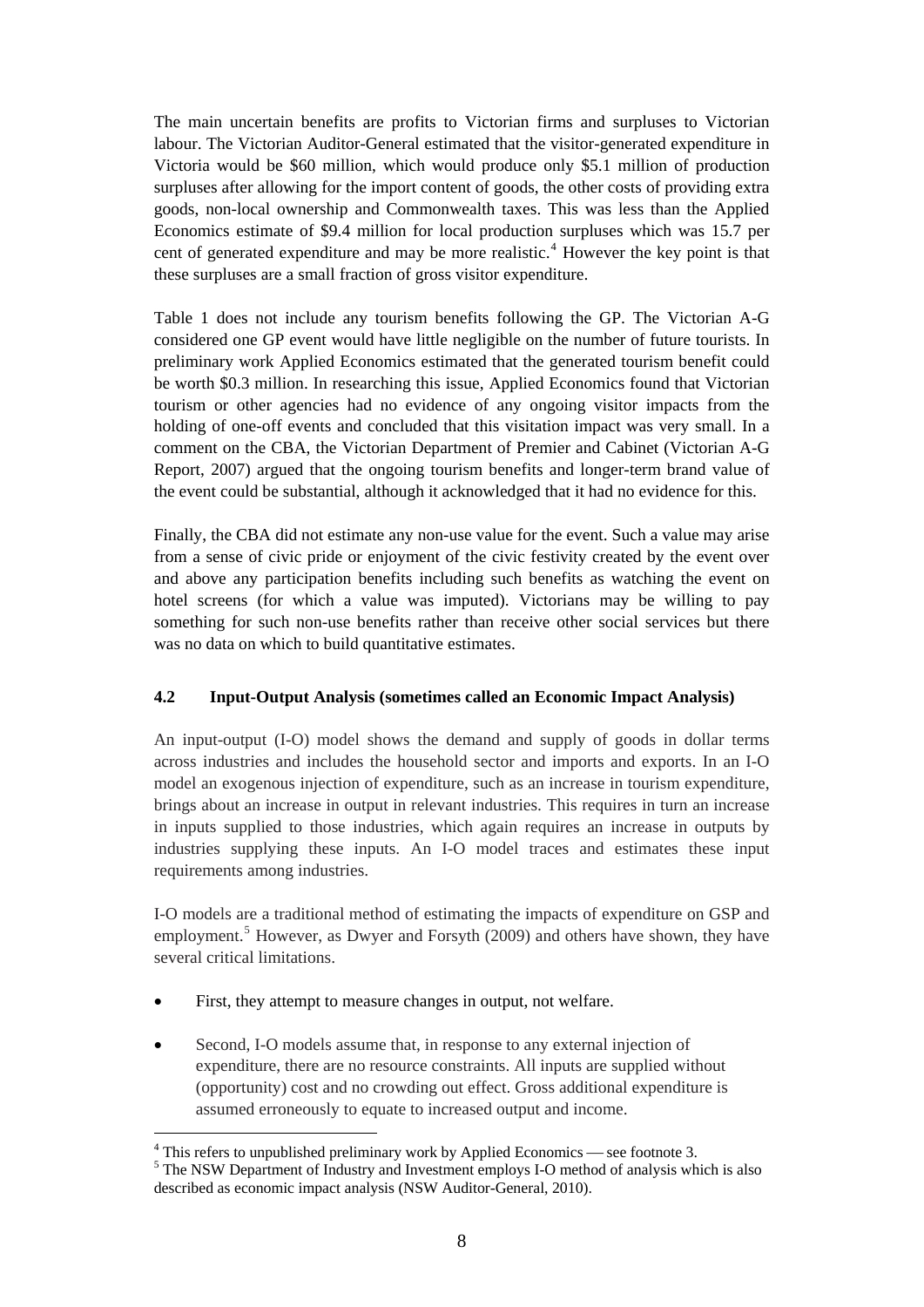- Related to the previous point, price effects are ignored. In practice capacity constraints may cause prices and costs to rise as economic activity expands. This causes output and employment to fall in other (non event-related) sectors.
- I-O models assume constant proportions between inputs and output, between labour and output and between value added and output. These assumptions are unrealistic if relative prices change and firms change the composition of their inputs or resources are drawn from other parts of the economy.

In summary, I-O models lack resource constraints and fail to capture significant welfare (consumer and environmental) impacts. They always produce a positive gain to the economy however disastrous the event. Even as a limited model of production in an economy, an I-O model does not capture complex inter-industry feedback effects, price changes or changes to government fiscal position.

#### **4.3 Computable General Equilibrium (CGE) Modelling**

CGE models resolve many of the I-O issues noted above. They combine a national accounting framework as described by a macroeconomic model with an industry-level I-O model.<sup>[6](#page-8-0)</sup> The macroeconomic equations provide a balancing framework to ensure that the model satisfies resource constraints. Under the macroeconomic equations, there are numerous equations linking the industries to each other and specifying the production function in each industry (i.e. how output varies with inputs notably capital and labour). CGE models also have equations to explain household and business demand for goods and allow for changes in relative prices, substitution in consumption and production between industries, and supply-side constraints. Overall CGE models often contain several thousands of equations.

A CGE model is typically estimated from a base year set of data, which is assumed to represent an equilibrium economy. Changes to key variables are allowed and the effects chased through all sectors until another macroeconomic equilibrium is reached. Demand and supply for goods and services, capital and labour are kept in balance via price adjustment. For example, an increase in tourism demand can lead to an increase in supply of tourism services by allowing providers of these services to raise their prices and to attract more workers into their businesses.

Resources used in one sector come from another sector or, if there is unemployment, from an unemployed pool. A CGE model specifies the supply of labour and capital available. If there is significant unemployment, a small tourism expansion may not lead to skills shortages. If labour markets are tight, tourist industries may increase wages to bid skilled workers away from other sectors.

Assumptions in CGE models are critical to the predicted outcomes. Critical assumptions include the nature of unit costs (whether industries have constant, falling or rising unit costs); whether capital comes from domestic saving or foreigners; and the availability and

 $\overline{a}$ 

<span id="page-8-0"></span><sup>&</sup>lt;sup>6</sup> For macro-economic modelling purposes, there are many other potential forecasting models (time series and structural estimation models) that forecast GSP (or GDP), employment, inflation and so on, but they usually do not disaggregate to industry level (Abelson, 2009).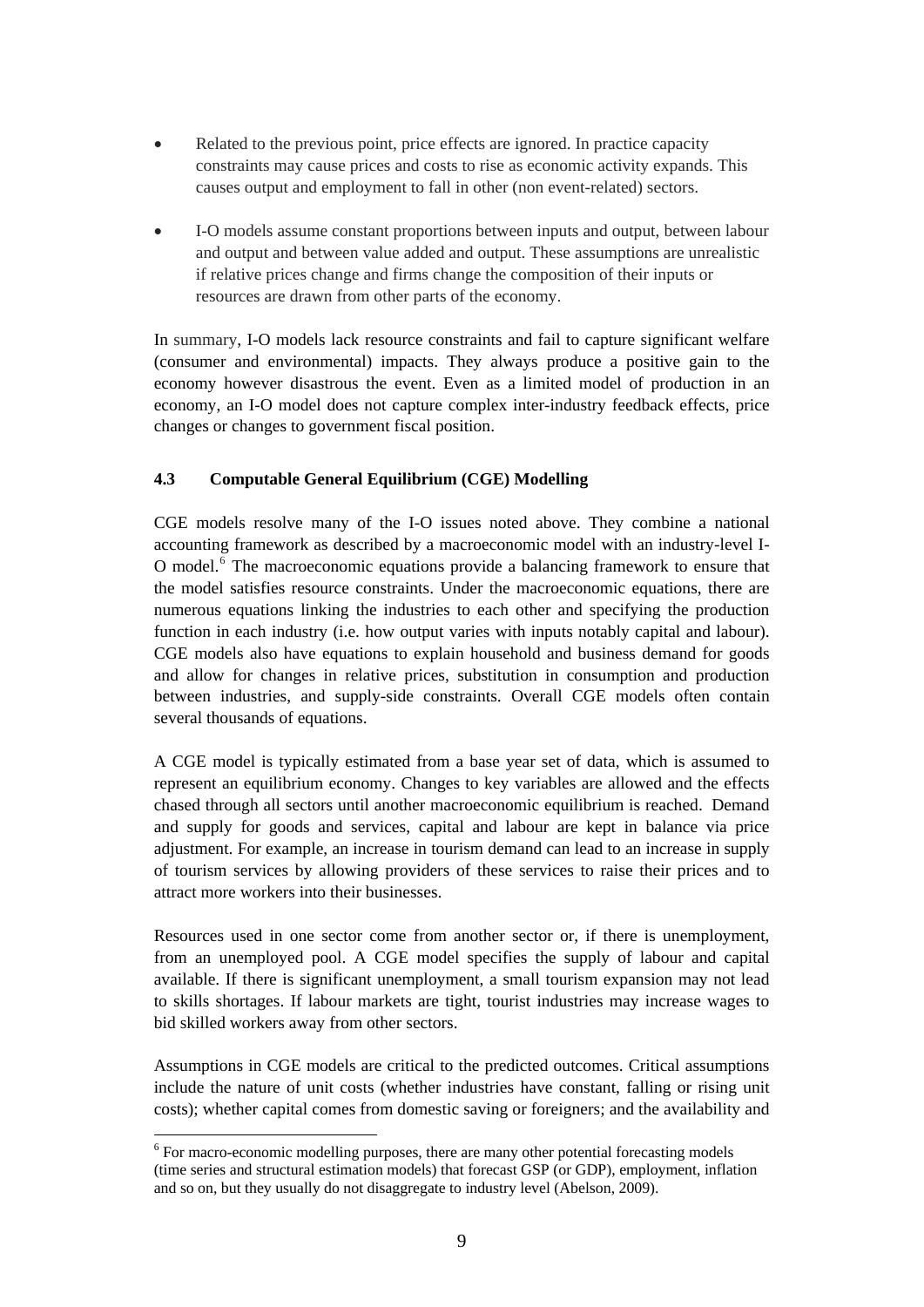(market) opportunity cost of local labour. The output from increased demand in any sector increases with falling unit costs and greater supply of capital and labour.

CGE models can produce estimates of regional as well as national outputs. However, estimates of regional output vary greatly with differing assumptions about inter-regional labour and capital mobility. As Dywer and Forsyth (2009) emphasise, CGE models can also estimate an industry level impact and show the interactions *between* industries (or sectors). However they rarely show what happens *within* an industry or market. This limitation is, of course, a general feature of economy-wide modelling.

CGE analysis is often employed to estimate the economic impacts of policies as diverse as trade liberalisation or protection, environment-economy interactions, structural adjustment, labour or financial market deregulation, taxation changes, international capital linkages, public infrastructure, and industry-sector studies.

Some advocates of CGE modelling also contend that CGE models should be used to estimate the economy-wide inter-industry effects of one-off major events.<sup>[7](#page-9-0)</sup> In recent years, several studies have used CGE models to assess the economic impacts of major events (see for example Blake 2005, Giesecke and Madden 2007; Allen Consulting Group 2007).

**Limitations of CGE modelling** However CGE modelling has significant limitations for evaluating one-off events.<sup>[8](#page-9-1)</sup> First, CGE models are designed principally to estimate market output (GDP or GSP) and not welfare. Increased market output may arise from (i) use of additional capital or labour from outside the state or region, (ii) utilisation of unemployed or underemployed *local* factors of production or (iii) improved productivity. In the first two cases the welfare (or net) benefit is the surplus to these factors of production over and above their opportunity cost. From a state perspective, the benefit is the surplus accruing only to *local* factors of production over and above their opportunity cost.

It is possible to decompose model outputs into producer surpluses, terms of trade effects and net payments to foreigners and to derive estimates of the change in local income or consumption.<sup>[9](#page-9-2)</sup> For example, Giesecke and Madden (2007) assumed that during the Sydney Olympics in 2000 there was a preference shift towards Olympics matched by a shift in consumption away from other goods, which resulted in reduced spending on other goods by \$450 million. They also estimated that the Sydney 2000 Olympics reduced Australian real consumption in present value terms by \$2.4 billion. Blake (2005) forecast how the 2012 Olympics in London would change relative prices and industry output and the impacts on the income of UK and London residents separately. These approaches are sophisticated attempts to estimate the real income effect, typically by introducing the event as a new industry. The CGE estimates depend critically on estimates of resource

 $\overline{a}$ 

<span id="page-9-0"></span> $7$  Events NSW has adopted a consultant recommendation that CGE modelling should be adopted for events attracting over \$10m in government support (NSW Auditor-General, 2010).

<span id="page-9-1"></span><sup>&</sup>lt;sup>8</sup> As noted by a reviewer, most experienced CGE modellers are well aware of the limitations of CGE models, but some users of CGE models are not.

<span id="page-9-2"></span> $9$  In private correspondence Peter Dixon has pointed out that it is not inherent in CGE modelling that GDP and welfare are confused. Dixon and Rimmer (2010) and Dixon, Kauzi and Rimmer (2010) clearly distinguish between GDP and local gains in consumption.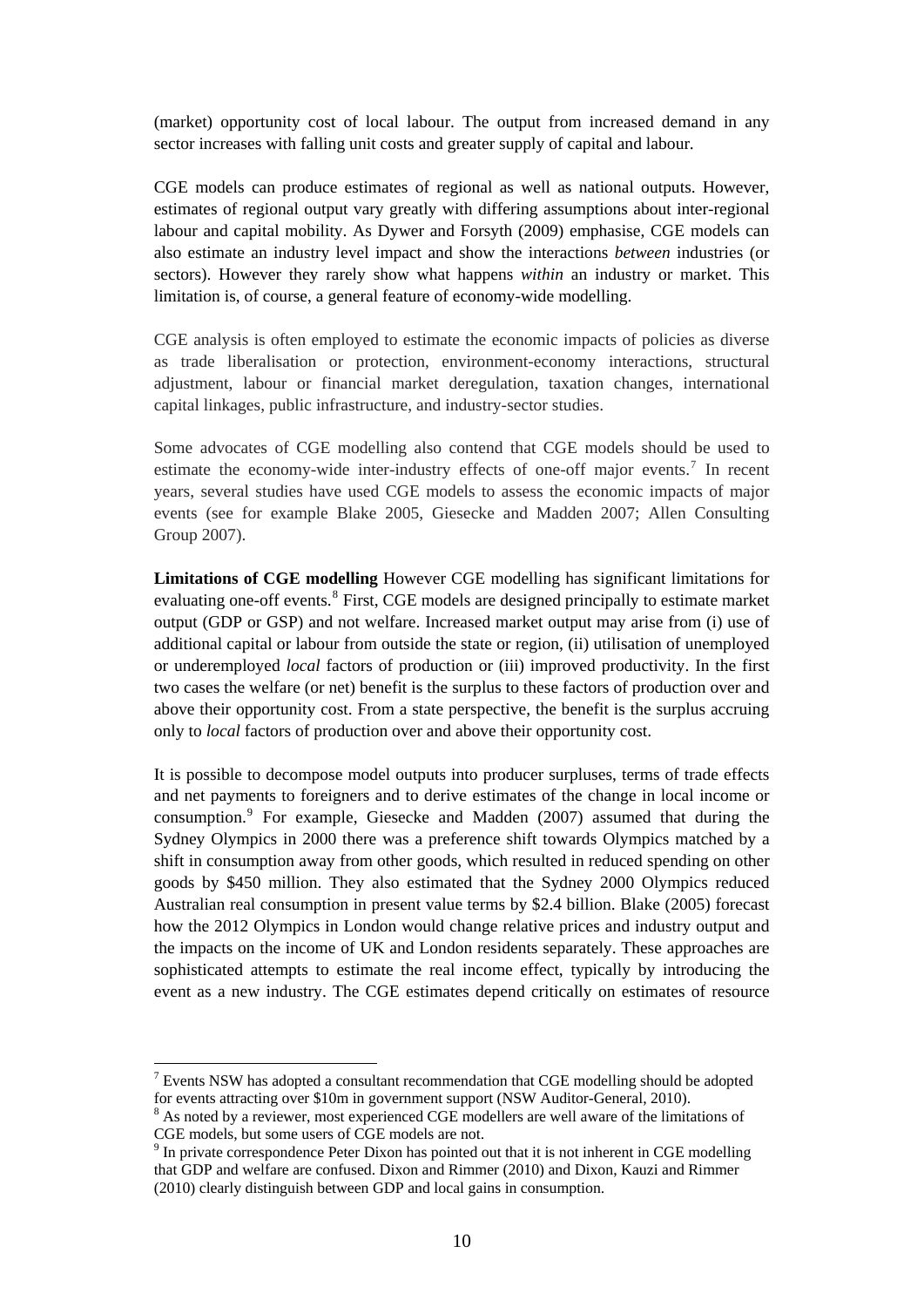constraints as inputs to the models $10$  (but so do estimates from CBA models). More significantly, they do not account directly for the opportunity cost of labour, consumer surpluses or non-market third party effects. Such impacts would need to be added to the CGE output.

Second, CGE models were developed to assess the longer-term impact of major microeconomic policies such as trade liberalisation. Most models simulate the change from one equilibrium state to another, with resources moving between industries. While some recent CGE modeling (for example Dixon et al., 2010) attempts to estimate the impacts of short-term shocks, these models are far from common practice. Typical CGE models need significant adaptation to assess small and temporary demand "shocks" such as major event type impacts.

It makes little sense to use a CGE model with thousands of equations to estimate the impact of \$20 to \$30 million expenditure over one week on a state economy with an annual output of over \$200,000 or \$300,000 million. There is minimal, if any, change in the medium or even short-term equilibrium nature of the economy. The CGE equations are not designed to estimate short-term *intra-industry changes over a few weeks* or even months in an economy. Economic agents will largely use existing capital capacity or make small temporary operating adjustments to meet the temporary demand shock.

Matters may be different for mega events like the Olympic Games or a World Football Cup where a CGE model may show how an exogenous increase in tourism demand affects various economic sectors (see Giesecke and Madden, 2007). Indeed a CBA study may draw on these insights when estimating the impacts of an event lasting only a few weeks.

However, CGE models are large and generally non-transparent black boxes. The output from CGE models cannot be verified because there is no observable counter factual. It is hard to tell how particular assumptions drive specific results. While a modeller should be able to provide a coherent and simple explanation for the results, it is often hard to understand what occurs within CGE models.<sup>[11](#page-10-1)</sup>

Further, the development of CGE models for the states is limited by the availability of data. There is limited state-level industry sector data and little data on interstate trade and labour migration. For this reason alone there is scope for "garbage in – garbage out" from state or regional CGE models. Of course, if information on intrastate industry or interstate trade or labour migration is relevant data, some assumptions need to be made about them whatever the evaluation method used.

<span id="page-10-0"></span> $\overline{a}$  $10$  For example Blake (2005) assumed a labour supply elasticity of 0.33 in the UK whereas Giesecke and Madden (ibid) assumed there was full employment across Australia in 2000.

<span id="page-10-1"></span>Using the Monash Multi-Region Forecasting CGE model, the Productivity Commission (PC, 2008) estimated an annual welfare gain of about \$500m from cutting automotive assistance. On the other hand, Dixon (2009a), the main creator and user of the model, estimated that with the PC's *own* assumptions the gains would be between -\$26m to +\$66m. In further notes, the two parties also disagreed strongly on the appropriate assumptions for the model (Gropp et al., 2009 and Dixon 2009b).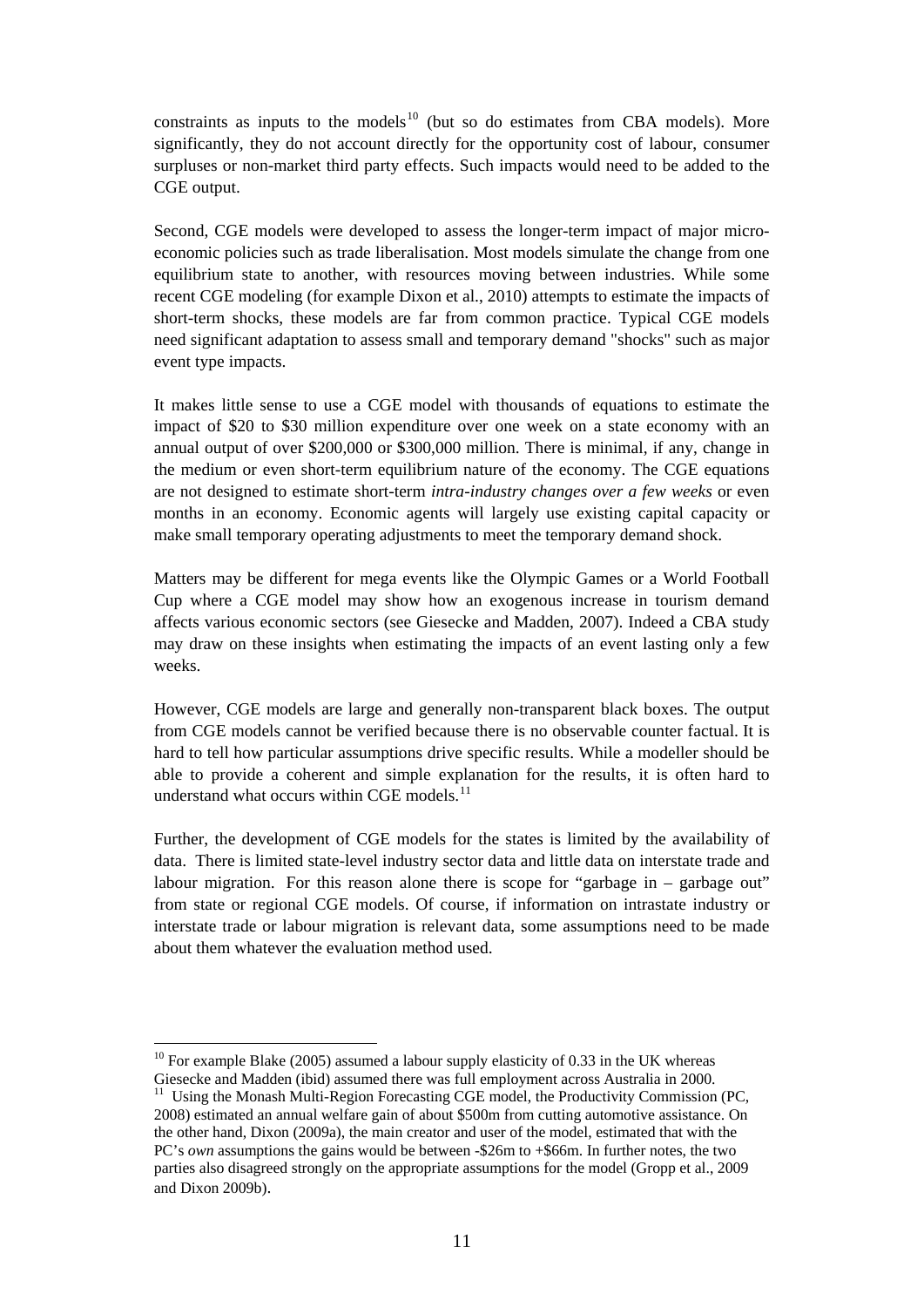Finally any carefully constructed CGE modelling and report would generally not be a low cost exercise. There are many thousands of variables and equations in a most CGE models. CGE models are complex and require significant expertise to run.

#### **Case study: CGE model of F1 Grand Prix**

Allen Consulting Group (ACG, 2007) drew on the Monash Multi-Regional Forecasting CGE model to estimate the impacts of the F1 GP on Victorian GSP and Australian GDP. ACG assumed that total domestic expenditure on local goods would be unchanged. Thus the driver was total visitor expenditure less net import content of GP outlays, which totalled a net \$58.4 million.<sup>[12](#page-11-0)</sup> There was no allowance for subsequent induced tourism.

Critically ACG viewed the GP as an annual event which would affect the inter-state distribution of labour, (not as a one-off event which was the brief for the CBA). ACG assumed that the total labour employment in Australia was fixed and that the project did not affect the aggregate level of employment. Thus the CGE model assumed that the GP would increase the demand for labour and wages in Victoria and that labour would move from the other states into Victoria. Also the national exchange rate would appreciate.

ACG estimated that the 2005 GP increased Victorian GSP by \$62.4 million. However the GP increased national GDP by only an estimated \$1.9 million. Thus GDP in all other states and territories excluding Victoria fell by \$60.5 million. These figures are not readily testable or verifiable though they may be justified by back-of-envelope calculations and supporting economic theory.

These figures imply that most of the gains accrued to labour that *moved* from other states or territories to Victoria as well as to some Victorian labour gaining increased wages. Firms producing traded goods in Victoria and elsewhere would lose some income because of the appreciation of the exchange rate and households consuming goods would benefit from the appreciation. However the benefits were not broken down into such components in the ASG report.

Actually, it is highly unlikely that a *one-off* four day event could do this. These results are only conceivable by assumption of a continued annual event. Even then the assumption that a small expenditure of \$62 million over a few weeks in a state economy of over \$300,000 million and a national economy of over \$1,000,000,000 million could have structural wage and exchange price effects or impacts on labour location seems hardly credible. Far more likely, such an event would simply increase part-time labour for a few days or weeks. But this does not appear to have been allowed.

Moreover, in terms of welfare, these estimates assume that labour migration is costless, they do not distinguish between returns to local (Victorian) and non-local capital, and they make no estimates of non-market consumer surpluses or environmental impacts. As we have seen the CBA produced quite different results to the CGE model.

#### **5.4 Direct Injected Expenditure Assessment Model**

 $\overline{a}$ 

<span id="page-11-0"></span><sup>&</sup>lt;sup>12</sup> Gross visitor expenditure in the ACG report was \$73.4 million compared with \$60 million in the Applied Economics report (Victorian Auditor-General, 2007).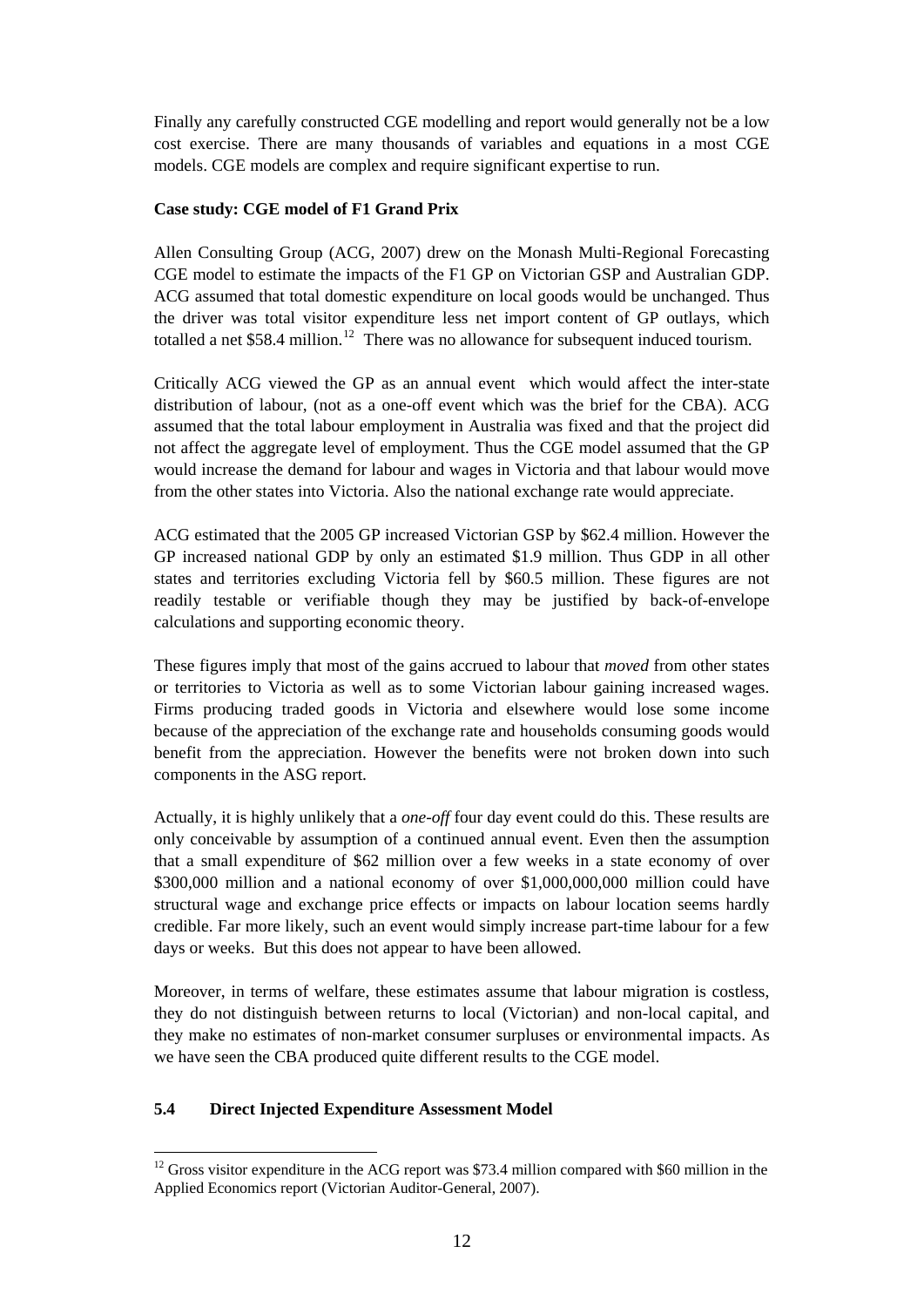Under this method, the benefit of an event is measured by the direct expenditure injected into the relevant economy (national, state of regional) from external sources. This is the basis of the Events NSW approach (NSW Auditor-General, 2010). Injected expenditure is defined as gross expenditure flowing into an area via visitors (spectators and competitors) less expenditure flowing out of the area via payments to businesses outside the region which provide inputs to the event (but not payments for inputs to other services).

There are major problems with the injected expenditure method. All visiting consumer expenditure is payment for some goods or services. The provision of these goods and services requires resources. This expenditure is not free aid. Furthermore, most visiting competitors plan to make a financial gain from competing. Thus any local expenditure by such competitors is likely to be offset by prize monies flowing out.

The local benefit from visitor expenditure is the surplus of revenue over the costs of all resources used including imported or local resources. This is what a CBA estimates. Ignoring opportunity costs (other than event-based import purchases) is a fundamental error. In some cases the costs could exceed the injected expenditure. It is also wrong to argue that the higher the injected expenditure the greater the local benefit without any attention to resource commitment. The ranking of projects depends on relative benefits and costs.

#### **5.5 Benefit Scores or Multi-Criteria Model**

Events NSW also employs a "Benefit Scores" evaluation model which includes scoring Economic Valuation criteria, Marketing/Strategic evaluation criteria and Community Evaluation criteria (NSW Auditor-General, 2010). This is essentially a version of multicriteria analysis. In this kind of approach, weights are attached to the various criteria and scores awarded to the achievement of the criteria.

However as many economists have observed (e.g. Ergas, 2009; Dobes and Bennett, 2009), the selection of the criteria, the weights attached to the criteria and the estimates of the scores are arbitrary and subjective. Neither the criteria nor the scores appear to reflect any established economic thinking and they are not objectively testable. There is a major risk that such criteria are used for political purposes to justify projects that some vested interests wish to see justified.

## **6 Conclusions**

State governments and to a less extent the Australian Government receive numerous requests for support of major events almost always with claims of significant economic benefits. Most of these benefits are said to arise from increased visitor expenditure rather than from the user benefits of the event itself.

This thinking is a modern version of mercantilist thinking that dominated economic policy in the  $17<sup>th</sup>$  and  $18<sup>th</sup>$  centuries. According to mercantilism, any form of export income is desirable because it increases wealth. Although mercantilism has long since been discredited in the economic academies, residual mercantilism continues to infuse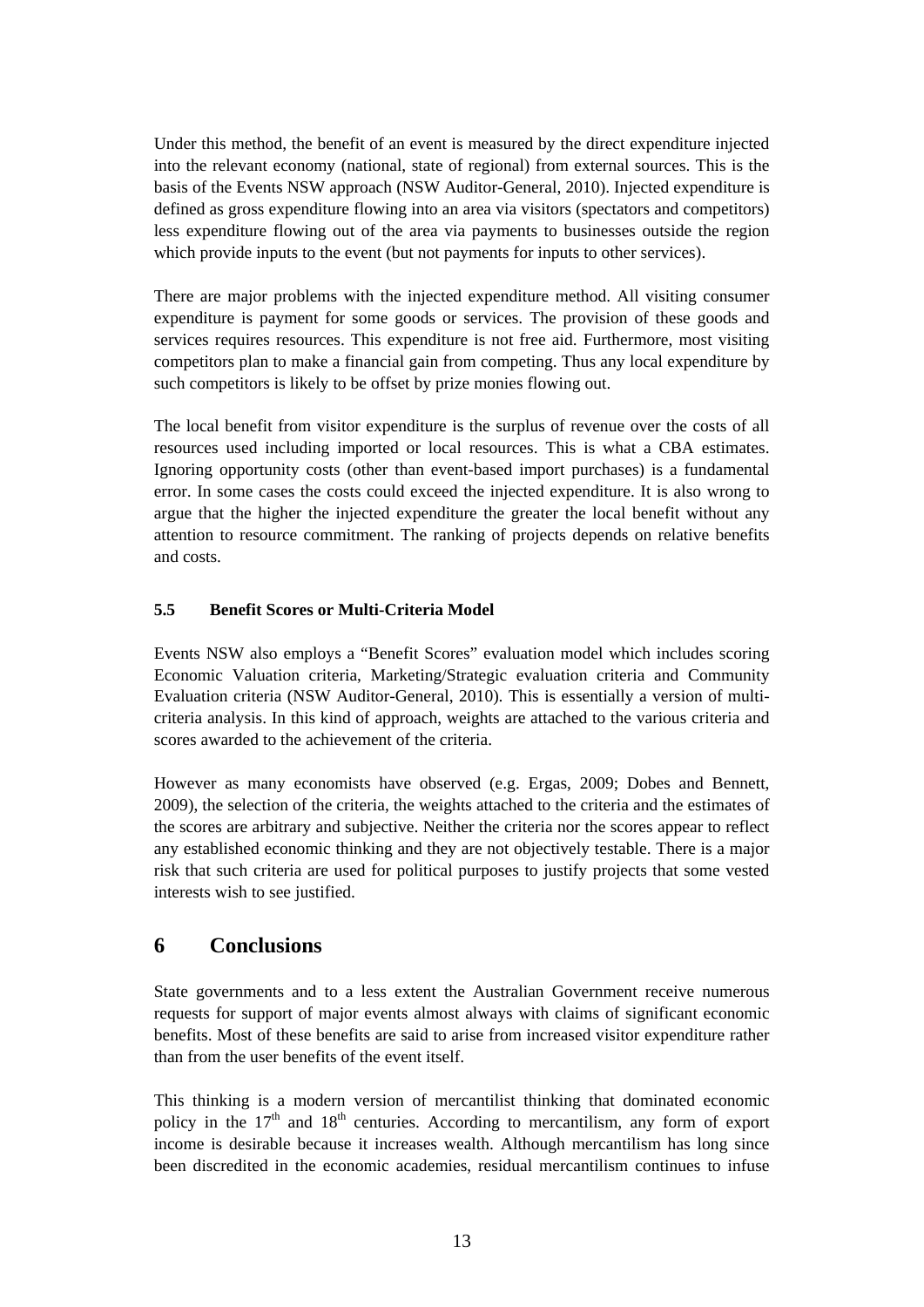much government decision-making with respect to hosting major events. Any external revenue is treated as though it were a free good.

In considering how to evaluate major events, it is important to be clear about objectives. This paper has argued that this should be the welfare (or net social) benefits of the relevant community, not gross output or even local disposable income or consumption. Gross output or consumption is a poor measure of welfare because it assumes that labour has zero cost and it does not account for non-local capital or labour. Local disposable income accounts for non-local resources but again assumes that local labour has no opportunity cost and ignores non-market consumption benefits and third-party effects.

Cost-benefit analysis is the preferred method for estimating the net welfare benefits of major events to any designated community. CBA is based on an explicit welfare framework and provides a valuation process for estimating both costs and benefits of events and hence the net social benefit.

A CGE model can estimate the impacts of increased expenditure on GDP or GSP or gross consumption. But impacts do not equate to net benefits. A CGE model is not primarily designed to estimate net social benefits and the modelling is complicated and often nontransparent. Moreover, the paper argues that a CGE model is not well-suited to estimate the micro intra-industry impacts of small and temporary events. When there are complex inter-industry effects of a mega event such as the Sydney Olympics, a CGE model can provide insights into how resources move between industries and provide useful inputs to a cost-benefit analysis.

Each of the other three methods discussed (input-output or economic impact analysis, injected expenditure and benefit scores) have basic weaknesses. Injected expenditure ignores the resource costs for supply of goods and services. Input-output analysis is an extended variant to injected expenditure, but again ignores resources costs and is often misleading. Estimated "benefit scores" are not based on any principles of valuation and are arbitrary and not testable.

Of course if governments or any group of citizens wish to host events to promote civic pride or for other feel-good reasons, they may do so if the sacrifice of other services is considered acceptable. But they should not claim that the event provides economic benefits unless it passes the cost-benefit test.

## **References**

 Abelson, P., 2009, 'Economic Modelling and Forecasting', pp. 94-115 in *Evidence for Policy and Decision Making*, ed: G. Argyrous, UNSW Press, Sydney.

ACT Auditor-General's Office, 2002, *V8 Car Races in Canberra – Costs and Benefits, Performance Audit Review*, ACT Auditor-Geneneral's Office, Canberra.

Allen Consulting Group, 2007, *Commissioned Study B. Computable general equilibrium analysis* (of Formula 1 Grand Prix), in Victorian Auditor-General, 2007, *State Investment in Major Events*, Victorian Printer, Melbourne.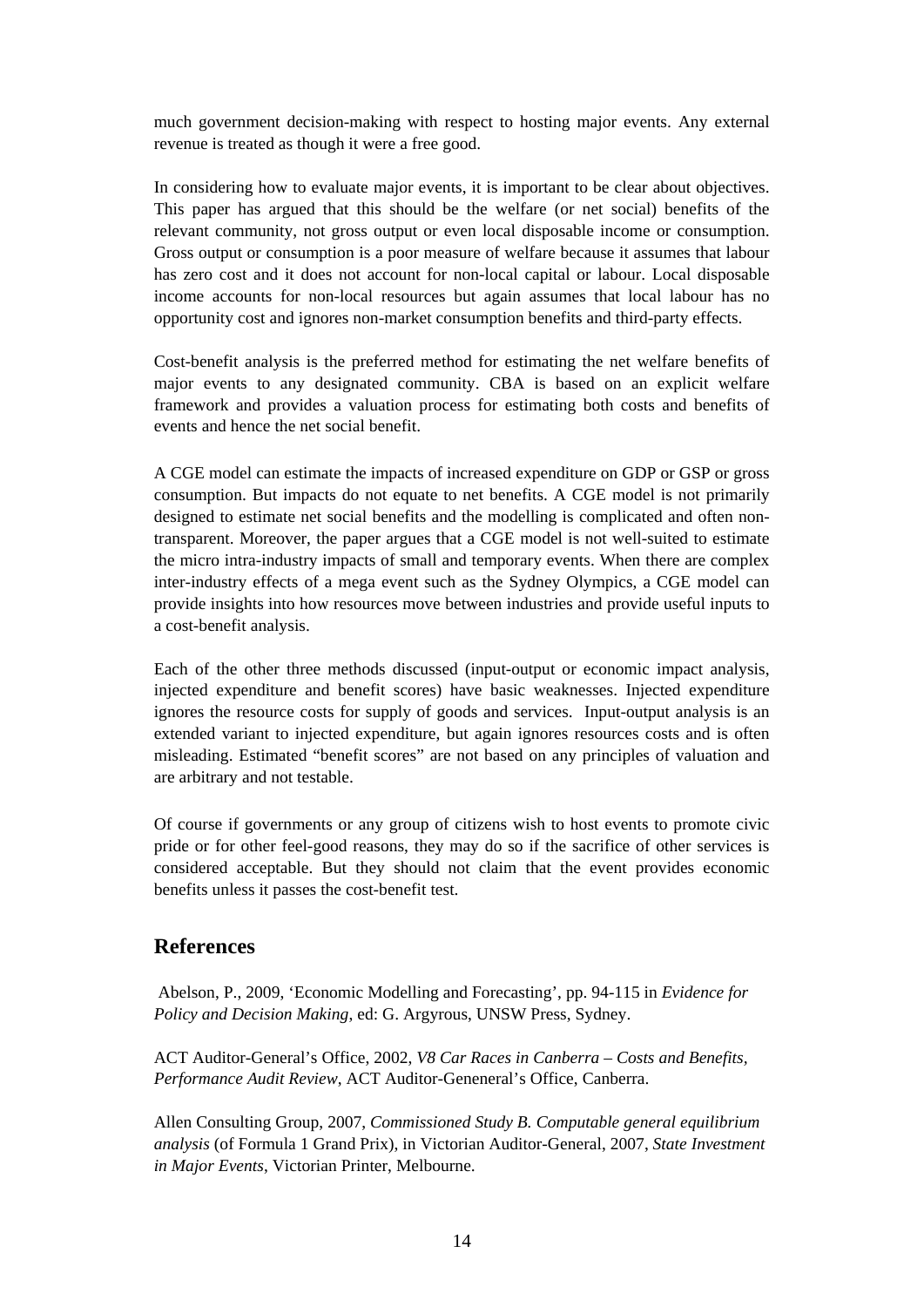Applied Economics, 2007, *Commissioned Study A. Cost-benefit analysis* (of Formula 1 Grand Prix), in Victorian Auditor-General, 2007, *State Investment in Major Events*, Victorian Printer, Melbourne.

Atkinson, G., Mourato, S., and S. Szymanski, 2005, 'Are we willing to pay enough to "back the bid"? Valuing the intangible impacts of hosting the Summer Olympic Games', Working Paper, Tanaka Business School, Imperial College, London.

Australian Department of Finance and Administration, 2006, *Handbook of Cost-Benefit Analysis*, Canberra.

Blake, A., 2005, *The Economic Impact of the London 2012 Olympics*, TTRI Discussion paper 5/2005, Christel DeHaan Tourism and Travel research Institute, Nottingham University Business School.

Boardman, A.E., Greenberg, D.H., Vining, A.R. and D.L. Weimer, 2006, *Cost-benefit Analysis, Concepts and Practice*, 3rd ed., Prentice hall, NewYork.

Bureau of Transport and Regional Economics, 2007, *Estimating Urban Traffic and Congestion Cost Trends for Australian Cities*, Working Paper 71, Department of Transport and Regional Services, Canberra.

Dixon, P., 2009a, "Comments on the Productivity Commission's Modelling of the Economy-Wide Effects of Future Automotive Assistance", *Economic Papers*, 28, 11-18.

Dixon, P., 2009b, "Towards Improving the Conduct of Policy Modelling: A Response to Gropp, Jomini and Salerian", *Economic Papers*, 28, 25-26.

Dixon, P. and M. Rimmer, 2010, 'Optimal tariffs: should Australian cut automotive tariffs unilaterally?', *Economic Record*, 86, pp. 143-161.

Dixon, P., Kauzi, G. and M. Rimmer, 2010, 'Effects on the PNG economy of a major LNG project', *Economic Papers*, 29, pp. 143-155.

Dixon, P. Lee, B., Muehlenbeck, T., Rimmer, M, Rose A. and G. Verikios, 2010, 'Effects on the U.S. of an H1N1 epidemic: analysis with a quarterly CGE model', Centre of Policy Studies and the Impact Project, General Paper No. G-202, Monash University, Melbourne.

Dobes, L. and J. Bennett, 2009, 'Multi-criteria analysis: "good enough" for government work?', *Agenda*, 16, 7-29.

Dwyer, L. and P. Forsyth, 2009, 'Public support for special events', *Eastern Economic Journal*, 25, 481-499.

Ergas, H., 2009, 'In defence of cost-benefit analysis', Agenda, 16, 31-40.

Fleurby, M., 2009, 'Beyond GDP; 'The Quest for a Measure of Social Welfare', *Journal of Economic Literature*, 47, 1029-75.